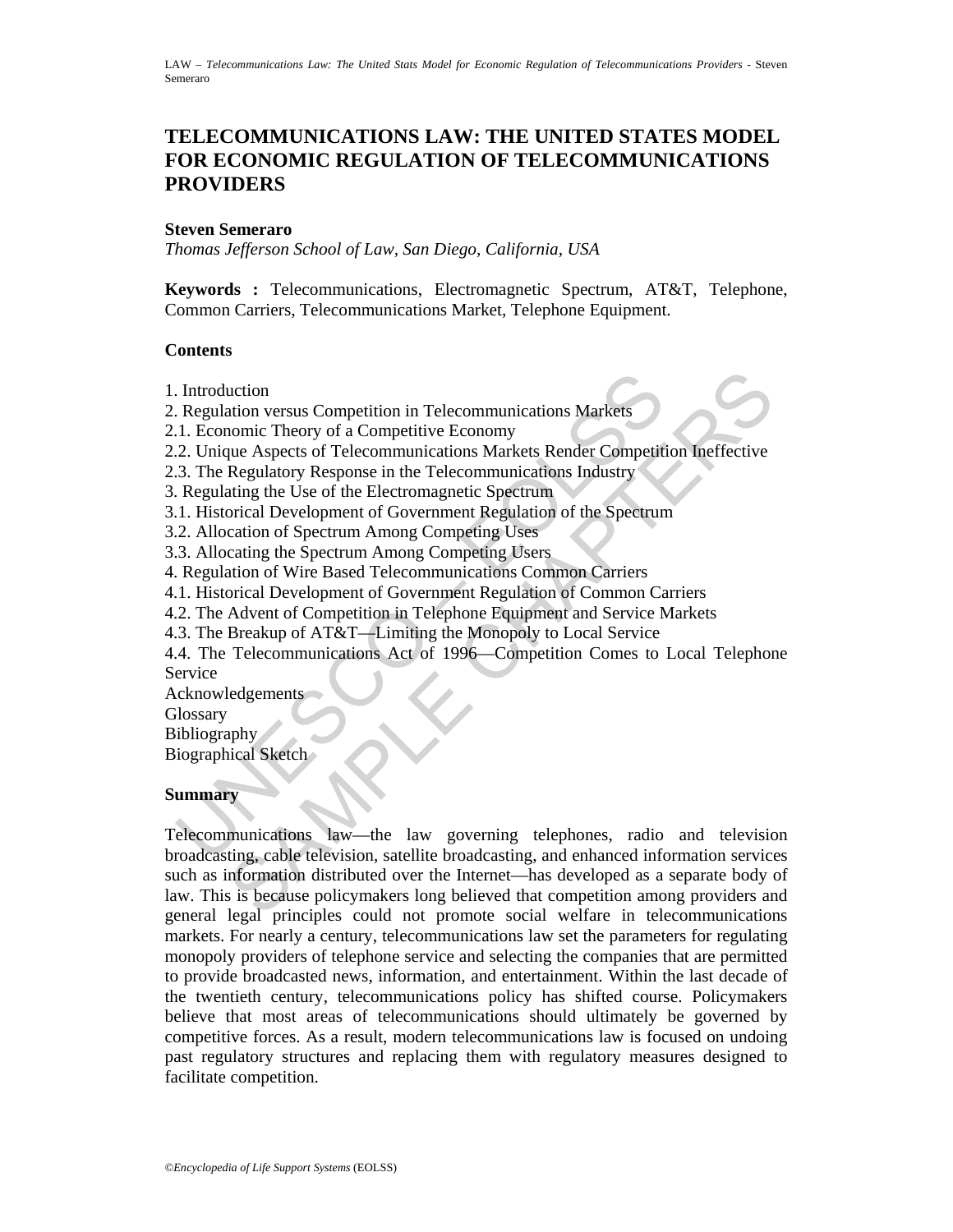## **1. Introduction**

Telecommunications law is a body of law governing the marketing and use of technology and devices that transport information—the spoken word, pictures, or data very rapidly from one place to another. Modern telecommunications originated with the invention of the telegraph and the telephone in the nineteenth century, and continued to adapt with the invention of radio, television, and the computer in the twentieth century.

In the US, telecommunications is governed by a separate body of law codified principally in the Communications Act of 1934 and its various amendments, most significantly the Telecommunications Act of 1996. This body of law is industry specific and includes numerous requirements and limitations that differ in breathtaking ways from the competitive market principles that apply to most industries. Although not addressed in detail in this article, other areas of law including antitrust, copyright, and the legal doctrine setting the parameters of the First Amendment of the US Constitution, have played significant roles in the shaping of the telecommunications industries.

follow more competitive market principles that apply to most industries<br>ddressed in detail in this article, other areas of law including antitrus<br>lee legal doctrine setting the parameters of the First Amendment of the<br>ever competitive market principles that apply to most industries. Although no<br>d in detail in this article, other areas of law including anitrust, copyright, and<br>doctrine setting the parameters of the First Amendment of the US C Section 2 of this article explains the beliefs about telecommunications markets and the telecommunications industry that led to the adoption of this unique legal structure. Sections 3 and 4 explore the law governing the two principal means of transporting information—radio waves transmitting information through the air or electricity (electrons) or light (photons) transmitting information through wires or cable. Each of these sections explains the historic regulatory regime and the modern attempts to use regulation to transform the telecommunications industry from a regulated industry to a competitive industry.

## **2. Regulation versus Competition in Telecommunications Markets**

## **2.1. Economic Theory of a Competitive Economy**

Capitalist economies generally rely on competition among providers of a good or service to advance social welfare. A firm that charges a higher price for an inferior product will soon see its customers flocking to competing firms. By forcing firms to charge lower prices and produce higher quality goods and services in order to attract business, a society's resources are optimized.

In a fully competitive market, firms should charge a competitive price: No more than an amount sufficient to cover their costs and generate sufficient profit to attract investment capital to the industry. A firm that can produce a higher quality good at a lower cost is said to be more productively efficient than a firm with lower quality and higher costs, and the productively more efficient firm will win the most costumers. A competitive market also ensures that goods are distributed in an allocatively efficient manner, i.e., to those who value the goods or services most highly by demonstrating a willingness to pay more than others to get them. Competition is believed to ensure not only static efficiencies—that competitors at any particular moment will be productively and allocatively efficient—but also dynamic efficiencies, a continuing system of innovation and competition that ensures efficient production and allocation over time. The competitive forces embodied in the free market are supplemented by generally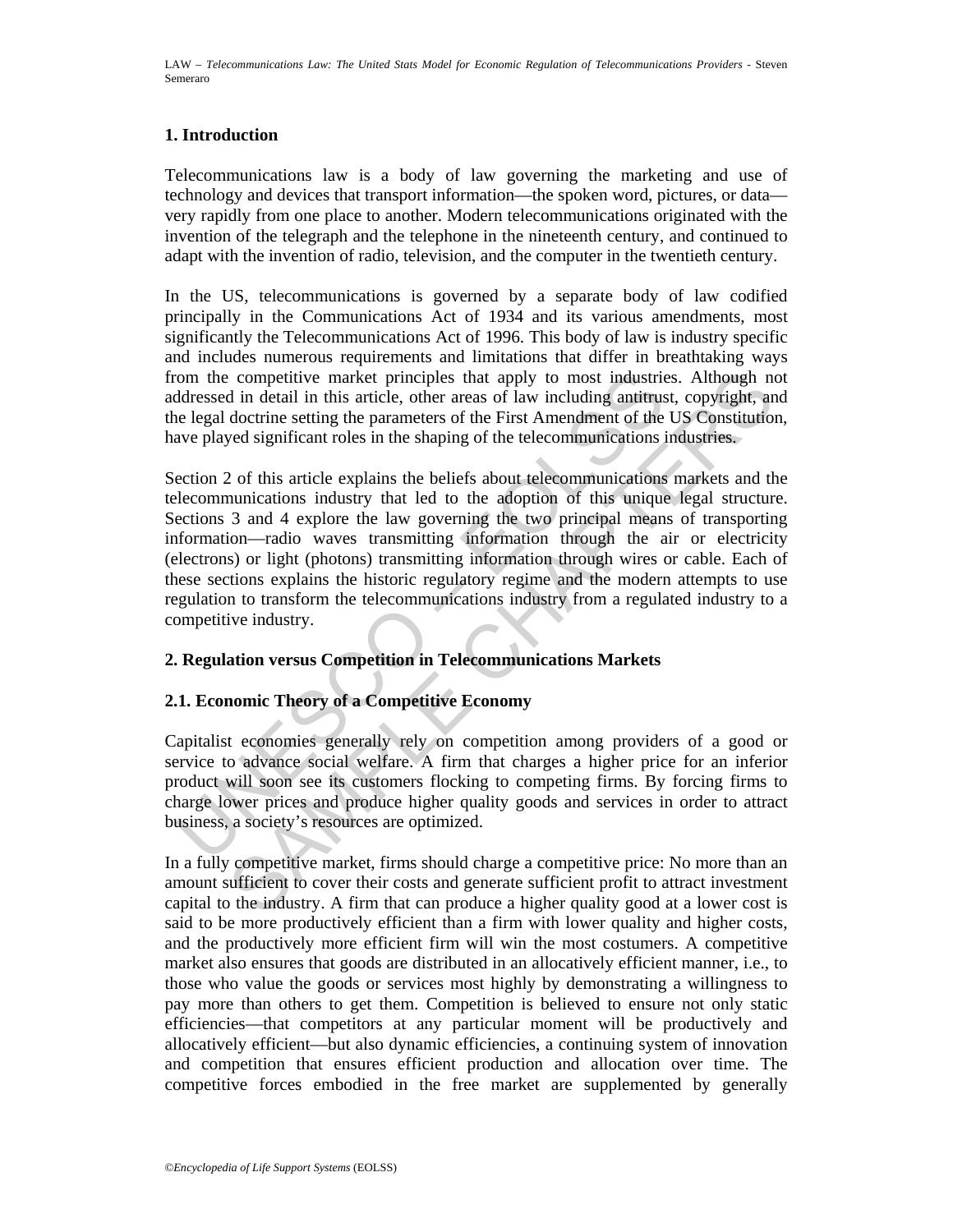applicable antitrust rules prohibiting certain restraints of trade as well as contract, tort, and property law. Through these laws, government limits business behavior to some extent. But direct government regulation of prices or market entry is rare.

## **2.2. Unique Aspects of Telecommunications Markets Render Competition Ineffective**

The telecommunications industry, policymakers long believed, required more intrusive government regulation, because competition was incapable of ensuring efficient production and allocation of resources. This was believed to be true because of the nature of the two modes of transmitting information—using frequencies along the electromagnetic spectrum and using wires connecting participants in a network.

the competition inhibiting aspect of the electromagnetic spectrum was com its scarcity. Any attempt by more than one firm to use the same time causes interference that prevents anyone from receiving the betterum was for pr The competition inhibiting aspect of the electromagnetic spectrum was thought to arise from its scarcity. Any attempt by more than one firm to use the same frequency at the same time causes interference that prevents anyone from receiving the information. If spectrum was for practical purposes unlimited, interference would not pose a significant problem. Each user could find its own frequency. But useable spectrum given the current state of technology has always been more limited than the number of potential users. As a result, competition for spectrum space absent government regulation would not enhance efficiency, but would instead render broadcasting valueless unless some means to allocate spectrum among users was employed. In addition, use of the spectrum for broadcasting has long been viewed as an essential means of disseminating ideas and facilitating debate. The need to ensure an open marketplace for diverse ideas thus also helps explain the decision to regulate use of the spectrum.

petition inhibiting aspect of the electromagnetic spectrum was thought to arisearcity. Any attempt by more than one firm to use the same frequency at the causes interference that prevents anyone from receiving the informat Wiring homes to transmit and receive information poses a different problem. The marginal cost of adding new telephone customers to an existing network interconnected by a wire system continues to fall no matter how many users sign up. This economic condition is said to create a natural monopoly. Natural monopolies do not compel regulation unless the good or service in question has no ready substitute. For example, even if the production of ceramic tile were a natural monopoly, consumers could readily substitute other sorts of wall and floor coverings such as wood, natural stone, porcelain tile, and various man-made alternatives. The competitive process, while perhaps not perfect, could still function. But where a service has no close competitors, and in the 1930s telephone service surely had none, the competitive process cannot function. Because the largest firm will always be more efficient—that is it will be able to produce a higher quality and lower cost good than its smaller rivals—smaller firms will eventually be driven from the market. For this reason, monopoly is a natural outcome.

The natural monopoly concern is magnified in the telephony market because users of a telecommunications system would find that the value of the system increases as the number of users increases, a phenomenon known as network effects. One telephone is useless. But if two people become part of a system, the potential for long distance communication is extremely valuable. As more people become part of the system, the system becomes more valuable to each of them. As a result, expanding an existing network would likely be more efficient than forming a new competitive network to serve a sub-set of users. The combination of network effects and natural monopoly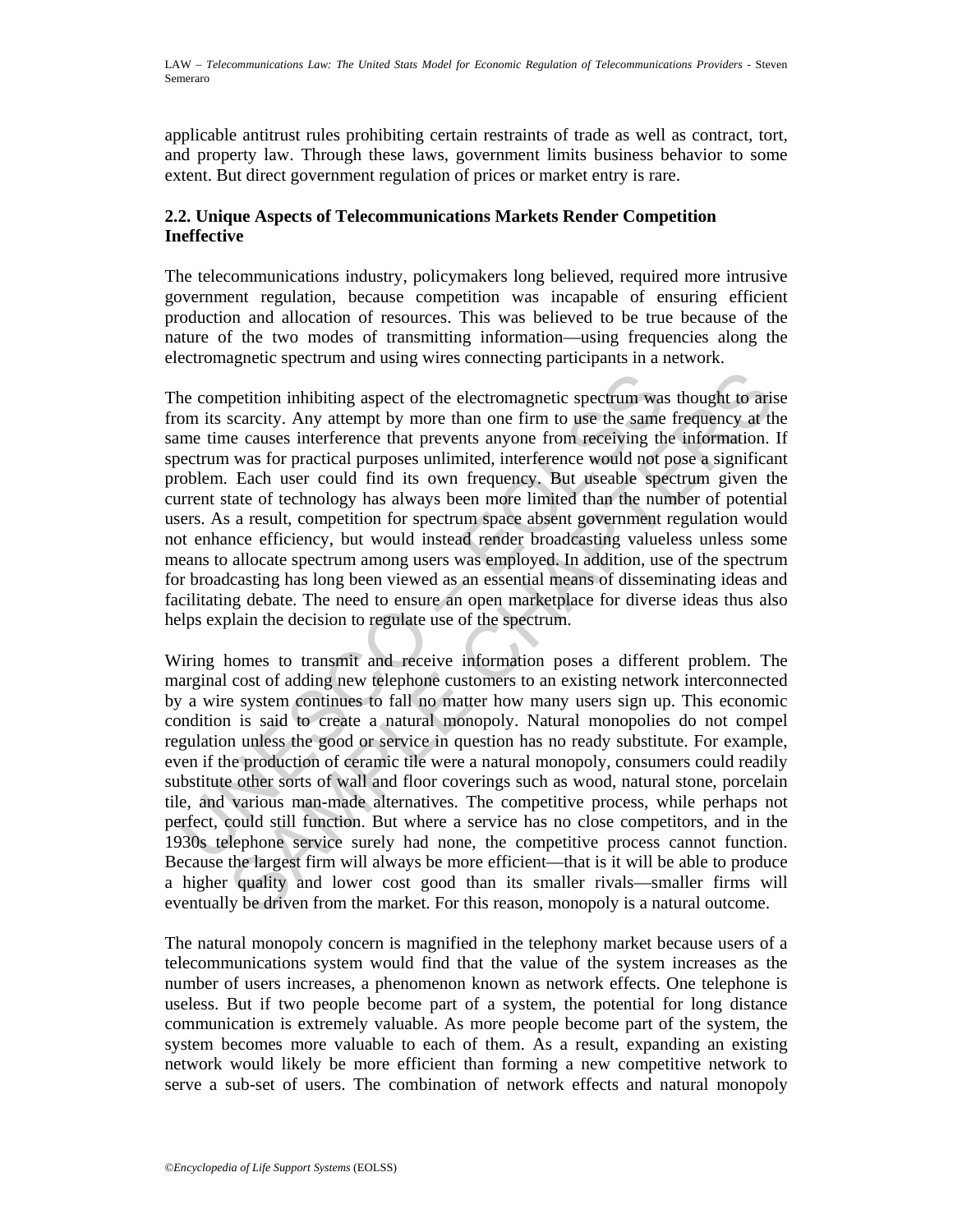characteristics of wiring each individual telephone led policymakers to conclude that the standard competitive market model could not function properly in the telephone market, and regulation would thus be required to ensure the efficient provision of telephone service.

In part because the value of the system increases with the number of users and in part to ensure broad access to the telephone system for emergency uses, policymakers have long sought to ensure that as many people as possible would have access to at least basic local telephone service, a goal commonly referred to as universal service. Competitive markets effectively ration service based on the cost of providing it and the willingness of individuals to pay. Without regulation, even a fully competitive telephone market would likely exclude some low-income consumers and those in rural areas where providing service is expensive. Regulation is thus necessary to best pursue the universal service goal.

# TO ACCESS ALL THE **19 PAGES** OF THIS CHAPTER, Visit: http://www.eolss.net/Eolss-sampleAllChapter.aspx

#### **Bibliography**

- - -

reas where providing service is expensive. Regulation is thus necessa<br>
e universal service goal.<br>
TO ACCESS ALL THE 19 PAGES OF THIS CHA<br>
Visit: http://www.colss.net/Eolss-sampleAllChapter<br>
ibliography<br>
communications Act ere providing service is expensive. Regulation is thus necessary to best pursus<br>
strail service goal.<br> **TO ACCESS ALL THE 19 PAGES OF THIS C[HAP](https://www.eolss.net/ebooklib/sc_cart.aspx?File=E6-31-02-09)TER,**<br>
Visit: http://www.eolss.net/Eolss-sample.AllChapter.aspx<br>
phy<br>
stations Communications Act of 1934, as Amended, 47 USC §§ 151 *et seq.* [Communications Act of 1934 is a statute listed by section rather than page. Published by both the United States, Washington, DC or West Publishing, Minneapolis, Minnesota], [Communications Act of 1934 (statute regulating telecommunications in the US)]

Hazlett T. W. (1990). The rationality of broadcast regulation. *Journal of Law and Economics* **33**, 133- 175; Chicago, IL: University of Chicago School of Law. [Hazlett (analysis of regulation of radio broadcasting in the US)]

Krattenmaker T. G. (1998). *Telecommunications Law and Policy*, 2nd edn., pp. 1-763; Durham, North Carolina: Carolina Academic Press. [Krattenmaker (analysis and excerpted materials discussing regulation of telecommunications in the US)]

Noll R. G. and Owen B. M. (1989). The anticompetitive uses of regulation*: United States v. AT&T. The Antitrust Revolution* (eds. J. Kwoka and L. White), pp. 291-294; Scott, Foresman, Glenview, Illinois, US [Noll (analysis of regulation of the telephone industry in the US)]

US v. AT&T, 552 F. (131) (DDC 1982), *aff'd*, 460 US 1001 (1983) pp. 131-234; Minneapolis, Minnesota: West Publishing. [US v. AT&T (judicial opinion setting forth and explaining the consent decree resolving the antitrust case brought by the US against AT&T)]

#### **Biographical Sketch**

**Professor Steven Semeraro** is an assistant professor of law at the Thomas Jefferson School of Law in San Diego, California, US. He attained a Bachelor of Arts degree in history with highest honors from Rutgers College in 1984 and a juris doctorate with distinction from Stanford Law School in 1987. At Stanford, Professor Semeraro was president of Serjeants-at-Law and co-editor-in-chief of the *Stanford Environmental Law Journal*. He then clerked for the Honorable Stephanie K. Seymour on the United States Court of Appeals for the Tenth Circuit. In 1988, he joined the law firm of Covington & Burling in